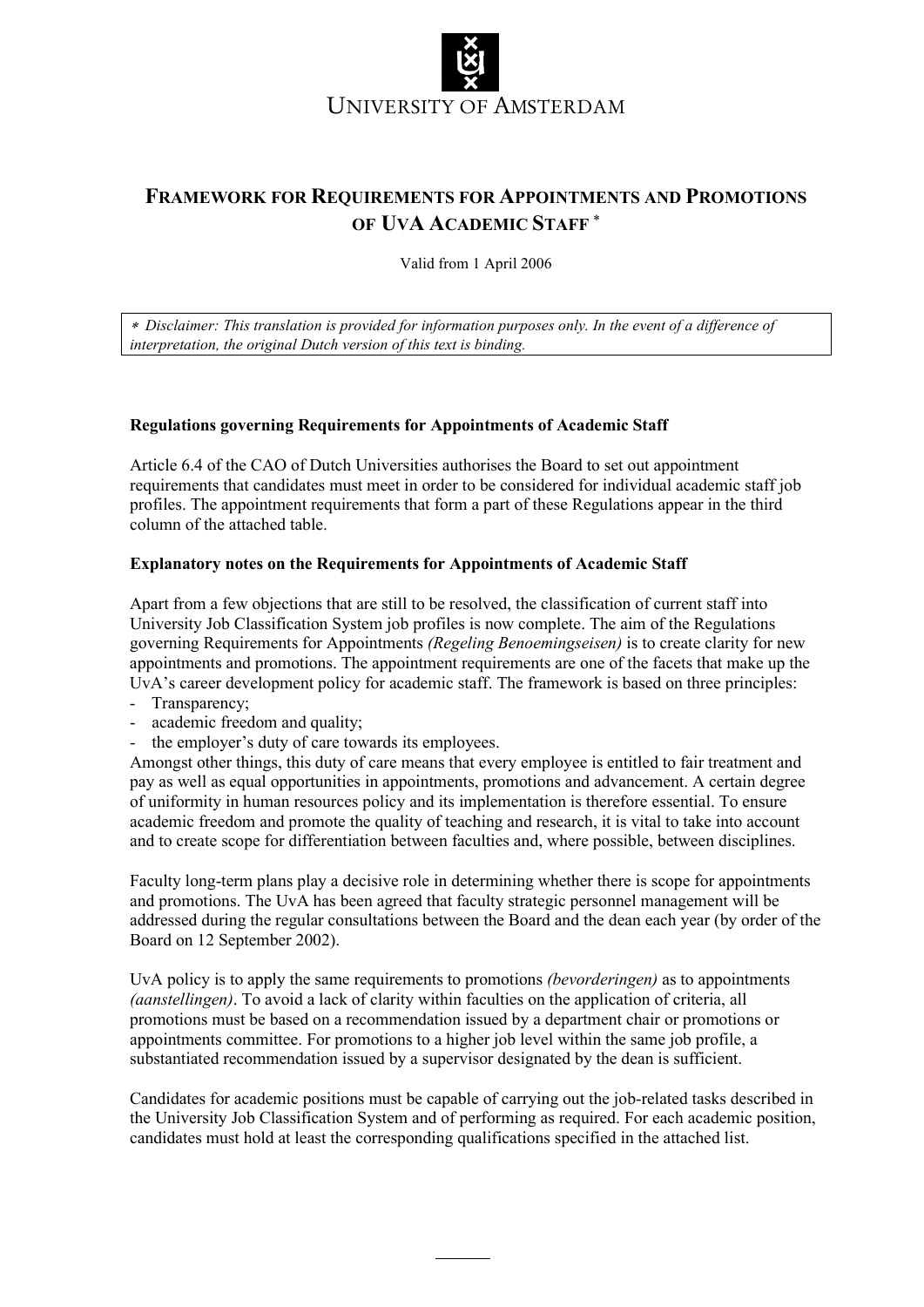### UNIVERSITY OF AMSTERDAM

Each faculty can set further specifications for its job profiles and additional appointment requirements (conforming to the attached list) according to the needs of the discipline concerned. Faculties draw up their own policy for this purpose. Faculties are asked to state in their annual report to what extent staff meet their faculty framework of requirements for appointments. Executive Staff fulfil their supervisory role by comparing annual report results and issuing recommendations for possible adjustments to individual faculty frameworks.

In creating job advertisements, faculties specify not only the job profile descriptions and corresponding University framework requirements, but also the faculty-specific requirements. Faculties submit their policy frameworks for requirements for appointments to their works councils. The special criteria that apply to clinical lecturers in Dentistry and post-doctoral researchers at the SCO-Kohnstamm Institute and the Institute for Migration and Ethnic Studies, which are determined by the respective faculties, are set out in the relevant faculty policies.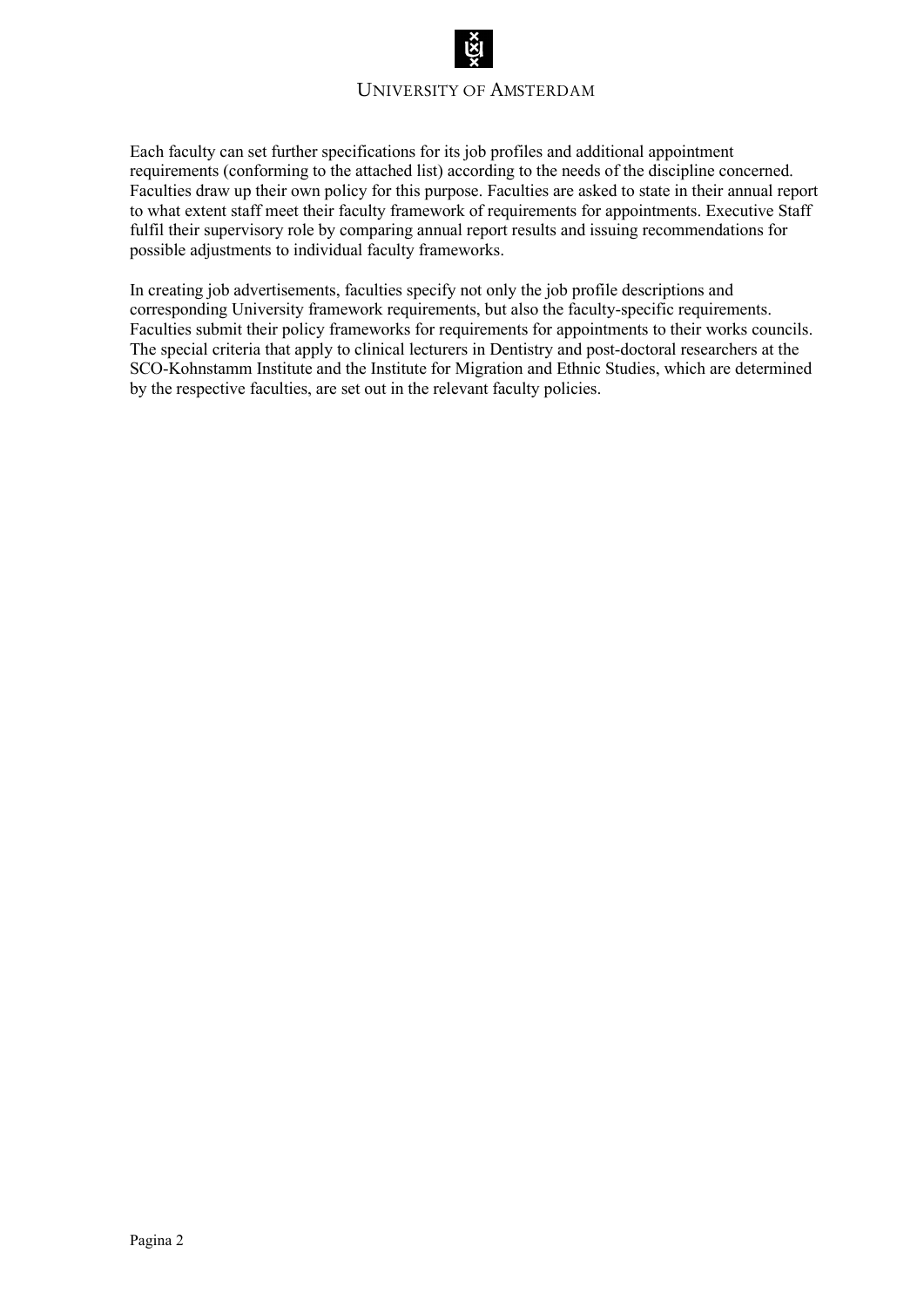## UNIVERSITY OF AMSTERDAM

| <b>Position</b>               | <b>Scale</b>    | Requirement for appointment <sup>i</sup>                                                  | <b>Faculty policy</b>                                                                             |
|-------------------------------|-----------------|-------------------------------------------------------------------------------------------|---------------------------------------------------------------------------------------------------|
| doctoral                      | 10              | academic training                                                                         | details of training                                                                               |
| candidate                     |                 |                                                                                           |                                                                                                   |
| lecturer 4                    | 10              |                                                                                           | details of training<br>$\overline{\phantom{a}}$                                                   |
| lecturer 3                    | $\overline{11}$ | teaching certificate (modular basic                                                       | details of experience<br>$\overline{\phantom{a}}$                                                 |
|                               |                 | qualification)                                                                            |                                                                                                   |
|                               |                 | teaching experience                                                                       |                                                                                                   |
|                               |                 | must meet lecturer 4 requirements                                                         |                                                                                                   |
| lecturer 2                    | 12              | teaching plus (modular basic qualification)<br>$\blacksquare$                             | details of experience                                                                             |
|                               |                 | must meet lecturer 3 requirements                                                         | details of portfolio                                                                              |
| lecturer 1                    | 13              | doctorate ii /must meet basic qualification<br>$\blacksquare$                             | publications<br>$\blacksquare$                                                                    |
|                               |                 | requirements                                                                              | details of portfolio                                                                              |
|                               |                 | must meet lecturer 2 requirements                                                         |                                                                                                   |
| post-doctoral<br>researcher 4 | 10              | academic training<br>$\Box$                                                               | details of training<br>level of marks<br>$\mathbf{r}$                                             |
|                               | 11              |                                                                                           |                                                                                                   |
| post-doctoral<br>researcher 3 |                 | doctorate publications must meet post-                                                    | details of experience<br>$\omega$                                                                 |
|                               |                 | doctoral researcher 4 requirements<br>post-doctoral research experience<br>$\blacksquare$ |                                                                                                   |
|                               | 12              | supervision of research group                                                             |                                                                                                   |
| post-doctoral<br>researcher 2 |                 | $\blacksquare$<br>must meet post-doctoral researcher 3<br>$\overline{\phantom{a}}$        | success and scope 2nd/3rd flow of funds<br>$\qquad \qquad \blacksquare$<br>number of publications |
|                               |                 | requirements                                                                              |                                                                                                   |
|                               |                 | refereed publications<br>$\overline{\phantom{a}}$                                         |                                                                                                   |
| post-doctoral                 | 13              | must meet post-doctoral researcher 3<br>$\overline{\phantom{a}}$                          | 2nd/3rd flow of funds/no. of<br>$\overline{a}$                                                    |
| researcher 1                  |                 | requirements                                                                              | publications                                                                                      |
|                               |                 | series of national/international refereed                                                 |                                                                                                   |
|                               |                 | publications                                                                              |                                                                                                   |
| university                    | 11              | doctorate<br>$\blacksquare$                                                               | details of doctorate                                                                              |
| lecturer 2                    |                 | teaching experience/teaching (modular basic                                               |                                                                                                   |
|                               |                 | qualification)                                                                            |                                                                                                   |
| university                    | 12              | experience as university lecturer 2<br>$\blacksquare$                                     | publications, level and number<br>$\overline{a}$                                                  |
| lecturer 1                    |                 | teaching plus (modular basic qualification)<br>$\qquad \qquad \blacksquare$               | scope and details of experience                                                                   |
|                               |                 |                                                                                           | including supervision of doctoral                                                                 |
|                               |                 | must meet university lecturer 2 requirements<br>$\overline{\phantom{a}}$                  | candidates or otherwise                                                                           |
|                               |                 |                                                                                           | details of portfolio<br>$\sim$                                                                    |
| senior                        | 13              | series of publications<br>$\blacksquare$                                                  | scope of series<br>$\blacksquare$                                                                 |
| university                    |                 | national/international experience<br>$\overline{\phantom{a}}$                             | scope and details of experience<br>$\blacksquare$                                                 |
| lecturer 2                    |                 | must meet university lecturer 1 requirements                                              | details of portfolio<br>$\qquad \qquad \blacksquare$                                              |
|                               |                 | peer recognition                                                                          | details of recognition<br>$\qquad \qquad \blacksquare$                                            |
|                               |                 | must meet basic teaching qualification                                                    |                                                                                                   |
|                               |                 | requirements                                                                              |                                                                                                   |
| senior                        | 14              | experience as senior university lecturer 2<br>$\blacksquare$                              | scope and details of experience<br>$\qquad \qquad \blacksquare$                                   |
| university                    |                 | must meet senior university lecturer 2<br>$\qquad \qquad \blacksquare$                    | details of portfolio<br>$\overline{\phantom{0}}$                                                  |
| lecturer 1                    |                 | requirements<br>experience of supervising doctoral candidates                             | no. of doctoral candidates supervised                                                             |
| professor 2                   | 15              | recognition as a national/international<br>$\blacksquare$                                 | details of recognition<br>$\frac{1}{2}$                                                           |
|                               |                 | authority                                                                                 | details of experience<br>$\overline{a}$                                                           |
|                               |                 | experience of management and supervision                                                  | scope and details of publication series<br>$\overline{\phantom{0}}$                               |
|                               |                 | executive management experience                                                           | no. of doctoral candidates supervised                                                             |
|                               |                 | must meet senior university lecturer 1                                                    | details of portfolio<br>$\qquad \qquad \blacksquare$                                              |
|                               |                 | requirements                                                                              |                                                                                                   |
| professor 1                   | 17              | groundbreaking research<br>$\blacksquare$                                                 | scope and details of publication series<br>$\frac{1}{2}$                                          |
| (research $&$                 |                 | executive management experience at a                                                      | scope and details of lectures etc.<br>$\overline{\phantom{0}}$                                    |
| management)                   |                 | national level                                                                            | leading and groundbreaking strategy<br>$\overline{\phantom{0}}$                                   |
|                               |                 | ability to develop a faculty-wide strategy                                                | no. of doctoral candidates supervised<br>-                                                        |
|                               |                 | must meet professor 2 requirements                                                        | details of portfolio<br>$\overline{\phantom{0}}$                                                  |
| professor 1                   | 17              | groundbreaking research<br>$\blacksquare$                                                 | scope and details of publication series<br>$\qquad \qquad \blacksquare$                           |
| (teaching)                    |                 | ability to develop a faculty-wide strategy<br>$\qquad \qquad \blacksquare$                | leading and groundbreaking strategy<br>$\overline{\phantom{0}}$                                   |
|                               |                 |                                                                                           | scope and details of lectures etc.                                                                |